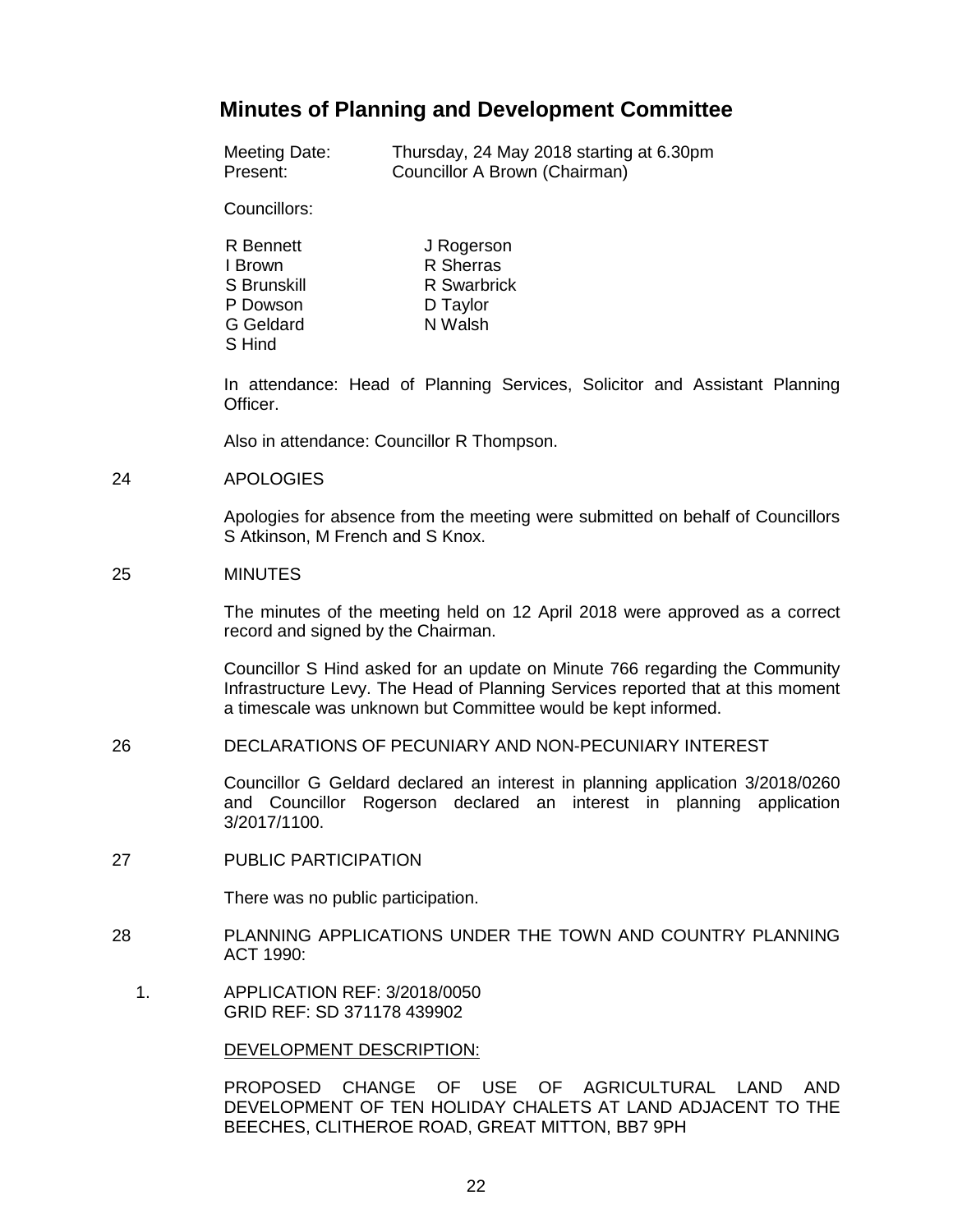APPROVED subject to the imposition of the following condition(s):

## *Time*

1. The development must be begun not later than the expiration of three years beginning with the date of this permission.

REASON: Required to be imposed pursuant to Section 91 of the Town and Country Planning Act 1990.

## *Plan related*

2. Unless explicitly required by condition within this consent, the development hereby permitted shall be carried out in complete accordance with the proposals as detailed on drawings:

Coc/820/2326/01B (amended plan received 09/04/18) Coc/820/2326/02

REASON: For the avoidance of doubt and to clarify which plans are relevant to the consent.

## *Materials*

3. Notwithstanding any description of materials in the application and the requirements of condition 2 of this permission, samples or full details of all materials to be used on the external surfaces of the chalets hereby approved shall have been submitted to and approved in writing by the Local Planning Authority prior to their use on site. Such details shall include the type, colour and texture of the materials. The development shall thereafter be implemented in accordance with the duly approved materials.

REASON: In order that the Local Planning Authority may ensure that the materials to be used are appropriate to the locality in accordance with Key Statement EN2, and Policies DMG1 and DMH3 of the Ribble Valley Core Strategy.

4. Notwithstanding any description of materials in the application and the requirements of condition 2 of this permission, samples or full details of the specification of all glazing to be used on the external surfaces of the chalets hereby approved shall have been submitted to and approved in writing by the Local Planning Authority prior to their use on site. The development shall thereafter be implemented in accordance with the duly approved materials.

REASON: In order that the Local Planning Authority may ensure that the glazing to be used is appropriate to the locality in accordance with Key Statement EN2, and Policies DMG1 and DMH3 of the Ribble Valley Core Strategy.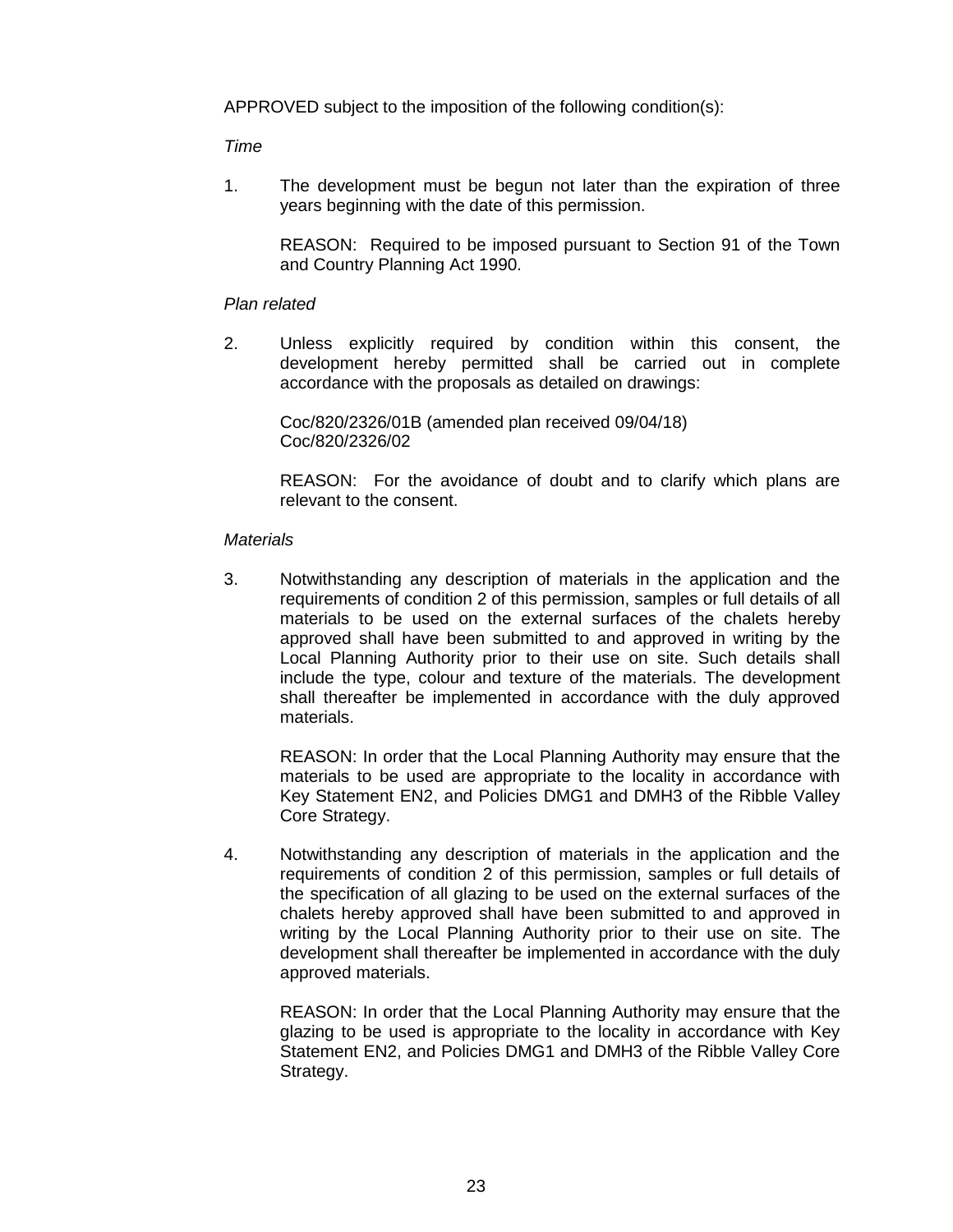## *Drainage*

5. Notwithstanding the requirements of condition 2 of this permission, prior to the commencement of any development, full details of the foul and surface water drainage schemes, shall be submitted to and approved in writing by the Local Planning Authority. The chalets hereby approved shall not be brought into use until the approved foul and surface drainage scheme has been completed in accordance with the approved details. The development shall be completed, maintained and managed in accordance with the approved details.

REASON: To ensure satisfactory means of foul and surface water drainage in accordance with Policies DMG1 and DME6 of the Ribble Valley Core Strategy.

# *Landscaping/Ecology*

6. Notwithstanding the details shown on the approved plans and the requirements of condition 2 of this permission, within three months of development first taking place a landscaping scheme for the site (including elements of both 'hard' and 'soft' landscaping) shall be submitted to and approved in writing by the Local Planning Authority. Such a scheme shall include details of the proposed surface treatment of all hard surfaced areas and the type, species, siting, planting distances and programme of planting of any trees, hedges and shrubs. The duly approved landscaping scheme shall be carried out within 12 months of any chalet first being brought into use and the areas which are landscaped shall be retained as landscaped areas thereafter. Any trees, hedges or shrubs removed, dying, being severely damaged or becoming seriously diseased within three years of planting shall be replaced by trees or shrubs of similar size and species to those originally required to be planted.

REASON: In order to achieve a satisfactory level of landscaping and provision of adequate off-road parking facilities for the dwellinghouse in the interests of visual amenity and highway safety in accordance with the requirements of Policy DMG1 of the Ribble Valley Core Strategy.

7. Unless otherwise agreed in writing with the Local Planning Authority, the trees and hedges shall be retained on site as shown on drawing number Coc/820/2326/01B, and no development shall take place until all the existing trees and hedging within, or directly adjacent to, the site, have been enclosed with temporary protective fencing in accordance with BS 5837: 2012 Trees in relation to design, demolition and construction – Recommendations. The fencing shall be retained during the period of construction and no work, excavation, tipping, or stacking/storage of materials shall take place within such protective fencing during the construction period.

REASON: To protect trees of landscape and visual amenity value on or adjacent to the site or those likely to be affected by the proposed development in accordance with Key Statement DME2 and Policies DMG1 and DME1 of the Ribble Valley Core Strategy.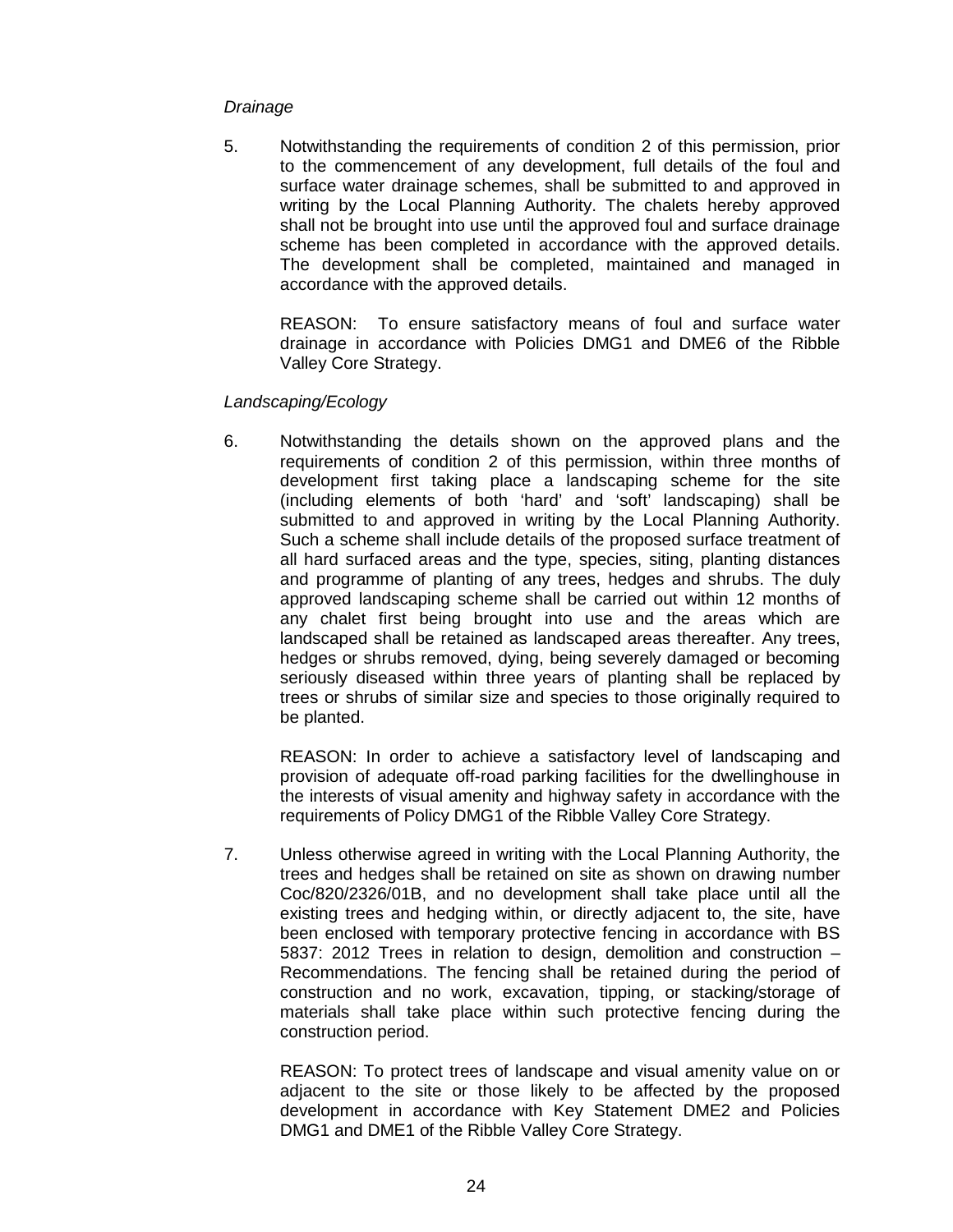8. Prior to any works being carried out within the root protection area of any retained tree an arboricultural method statement shall have first been submitted for the written approval of the Local Planning Authority, and all works within the root protection area shall be a carried out in strict accordance with approved arboricultural method statement.

REASON: To protect trees of landscape and visual amenity value on or adjacent to the site or those likely to be affected by the proposed development in accordance with Key Statement DME2 and Policies DMG1 and DME1 of the Ribble Valley Core Strategy.

9. No clearance of any vegetation in preparation for or during the course of development shall take place during the bird breeding season (March - August inclusive) unless an ecological survey has first been submitted to and approved in writing by the Local Planning Authority which demonstrates that the vegetation to be cleared is not utilised for bird nesting. Should the survey reveal the presence of any nesting species, then no clearance of any vegetation shall take place during the bird breeding season until a methodology for protecting nest sites during the course of the development has been submitted to and approved in writing by the Local Planning Authority. Nest site protection shall thereafter be provided in accordance with the duly approved methodology.

REASON: In order to prevent any habitat disturbance to nesting birds in accordance with the requirements of Ribble Valley Core Strategy Policy DME3 and the provisions of the Wildlife and Countryside Act 1981 (as amended) and the National Planning Policy Framework.

10. Within three months of development first taking place on site, details of the provisions to be made for building dependent species of conservation concern, artificial bird nesting boxes / artificial bat roosting sites have been submitted to, and approved in writing by the Local Planning Authority.

For the avoidance of doubt the details shall identify the nature and type of the nesting boxes/artificial roosting sites and the locations(s) or wall and roof elevations into which the above provisions shall be incorporated.

The artificial bird/bat boxes shall be installed and made available for use before the chalets hereby approved are first occupied and thereafter retained. The development shall be carried out in strict accordance with the approved details.

REASON: In the interests of biodiversity and to enhance nesting/roosting opportunities for species of conservation concern and reduce the impact of development in accordance with Policies DMG1 and EN4 of the Ribble Valley Core Strategy.

## *Amenity*

11. The development hereby approved shall be carried out in complete accordance with the mitigation/recommendations/conclusions detailed within Sections 7 and 8 of the submitted Ecological Appraisal carried out by envirotech referenced 4379 – dated 29/11/17.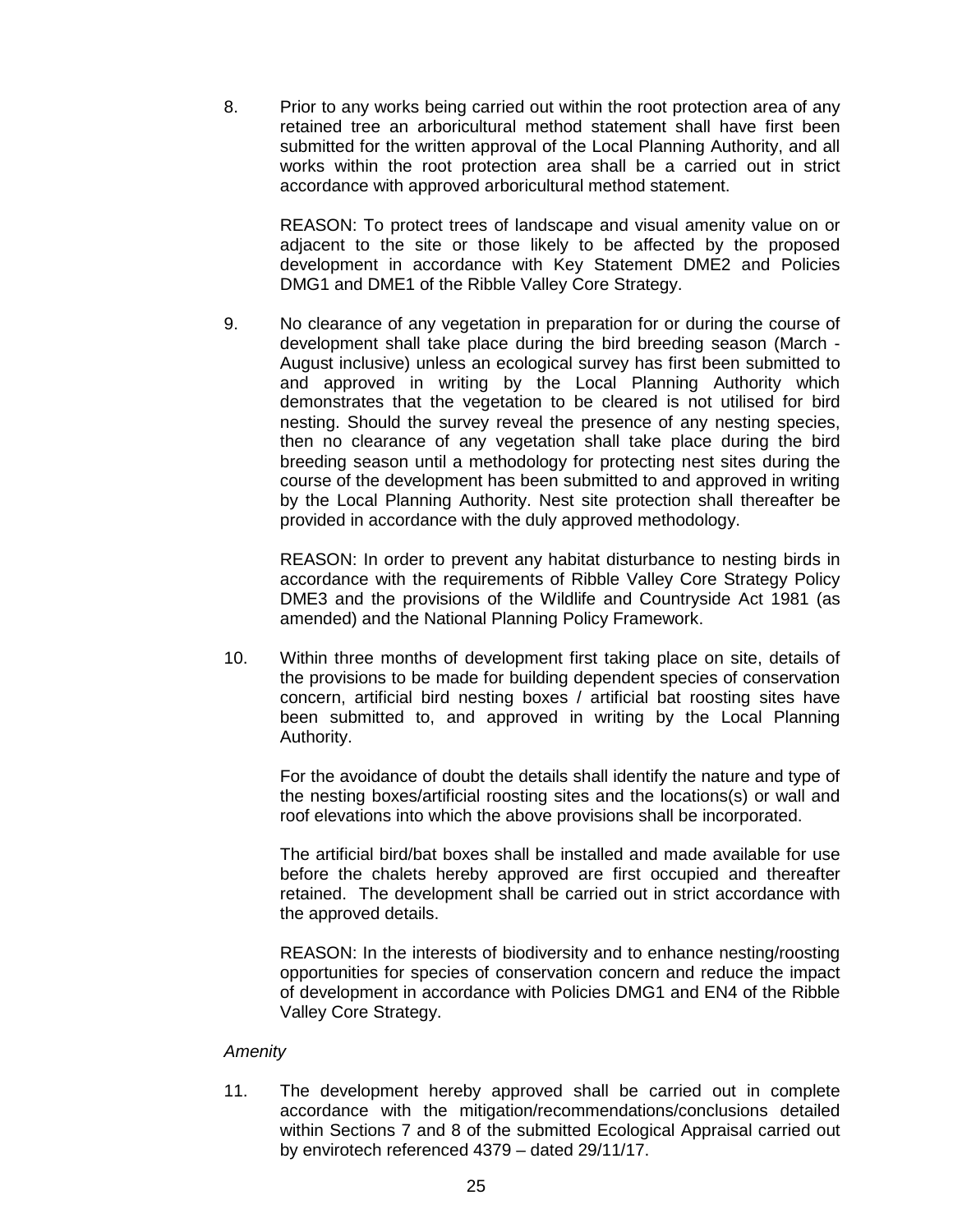REASON: In the interests of biodiversity and to enhance nesting/roosting opportunities for species of conservation concern and reduce the impact of development in accordance with Policies DMG1 and EN4 of the Ribble Valley Core Strategy.

12. Unless otherwise agreed in writing by the Local Planning Authority, no building or engineering operations within the site or deliveries to and from the site shall take place other than between 07:30 hours and 18:00 hours Monday to Friday and between 08:30 hours and 14:00 hours on Saturdays, and not at all on Sundays or Bank Holidays.

REASON: In order to protect the amenities of existing residents in accordance with Policy DMG1 of the Ribble Valley Core Strategy.

## *Lighting*

13. No external lighting shall be installed on any chalet hereby approved, or elsewhere within the site, without the prior written approval of the Local Planning Authority. Details of any such lighting shall be submitted to and approved in writing by the Local Planning Authority prior to its installation. Only the duly approved lighting shall be installed on the buildings hereby approved.

REASON: In order to ensure a satisfactory appearance in the interests of visual amenity and to prevent nuisance arising in accordance with Policy DMG1 of the Ribble Valley Core Strategy.

## *Highways*

14. For the full period of construction, facilities shall be available on site for the cleaning of the wheels of vehicles leaving the site and such equipment shall be used as necessary to prevent mud and stones being carried onto the highway. The roads adjacent to the site shall be mechanically swept as required during the full construction period.

REASON: To prevent stones and mud being carried onto the public highway to the detriment of road safety in accordance with Ribble Valley Core Strategy Policies DMG1 and DMG3.

15. No development shall take place, until a construction method statement has been submitted to and approved in writing by the local planning authority. The approved statement shall be adhered to throughout the construction period. It shall provide for:

The parking of vehicles of site operatives and visitors The loading and unloading of plant and material The storage of plant and materials used in constructing the development The erection and maintenance of security hoarding Details of working hours Routes to be used by vehicles carrying all plant and materials to and from the site Contact details for the site manager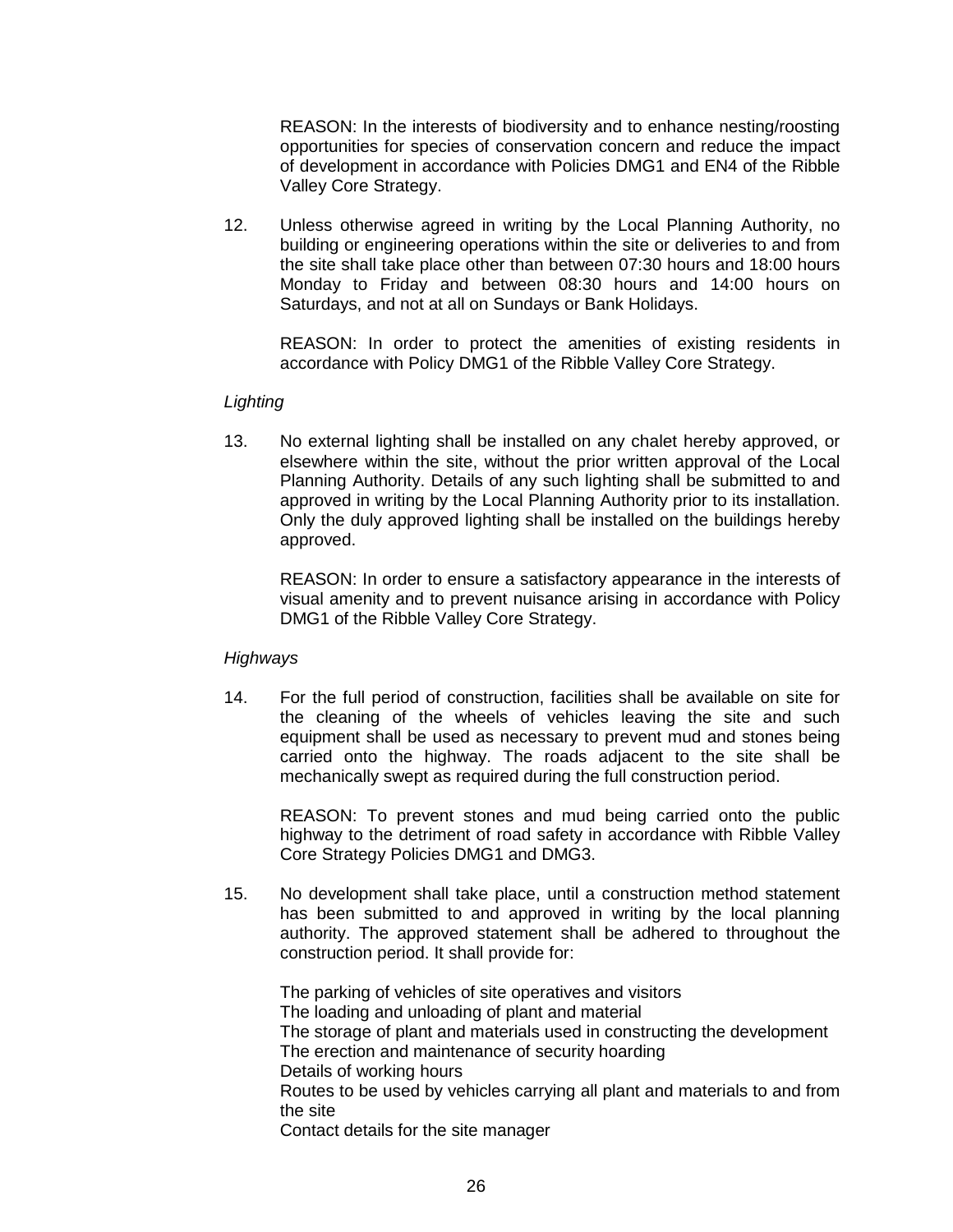REASON: To protect existing road users in the interest of highway safety in accordance with Ribble Valley Core Strategy Policies DMG1 and DMG3.

16. The car parking and manoeuvring areas shall be made available for use as shown on the approved plan before any of the chalets hereby permitted become operative and these areas shall be permanently maintained thereafter.

REASON: In the interests of highway safety and to comply with Policy DMG1 of the Ribble Valley Core Strategy.

## *Monitoring/Control*

17. The chalets hereby approved shall not be let to or occupied by any one person or group of persons for a continuous period of longer than two months in any one calendar year and in any event shall not be used as a permanent accommodation. A register of all occupants of the accommodation hereby approved shall be maintained at all times and shall be made available for inspection by the Local Planning Authority on request. The register shall contain the name and address of the principal occupier together with the dates of occupation.

REASON: To ensure that the development remains compatible with the character of the area and the intensity and frequency of usage remains proportionate to the use hereby approved in accordance with Policies DMG1, EC1, DME2, DMB1 and DMB3 of the Ribble Valley Core Strategy.

18. Notwithstanding the provisions The Town and Country Planning (Use Classes) (Amendment) (England) Order 2015, or any equivalent Order following the revocation and re-enactment thereof (with or without modification), the chalets hereby approved shall only be used as holiday accommodation and for no other purpose, including any other purpose within Use Class C3.

REASON: For the avoidance of doubt, and to avoid an over-intensive use and to ensure that the development remains compatible with the character of the area and the intensity and frequency of usage remains proportionate to the use hereby approved in accordance with Policies DMG1, EC1, DME2, DMB1 and DMB3 of the Ribble Valley Core Strategy.

19. Unless otherwise agreed in writing with the Local Planning Authority, the use hereby permitted shall be carried out and managed in complete accordance with the details submitted within the Site Management Plan Ref: Coc/820/2326/CS.

REASON: In order to prevent nuisance arising in accordance with Policy DMG1 of the Ribble Valley Core Strategy.

20. The chalets hereby approved shall only operate as a business in association with the dwelling at The Beeches (Clitheroe Road, Great Mitton BB7 9PH), and shall not be sold off as a separate business. The owner/site manager of the pods hereby approved shall therefore always reside at the dwelling currently known as The Beeches (or any such alternative name that the property is known as in the future).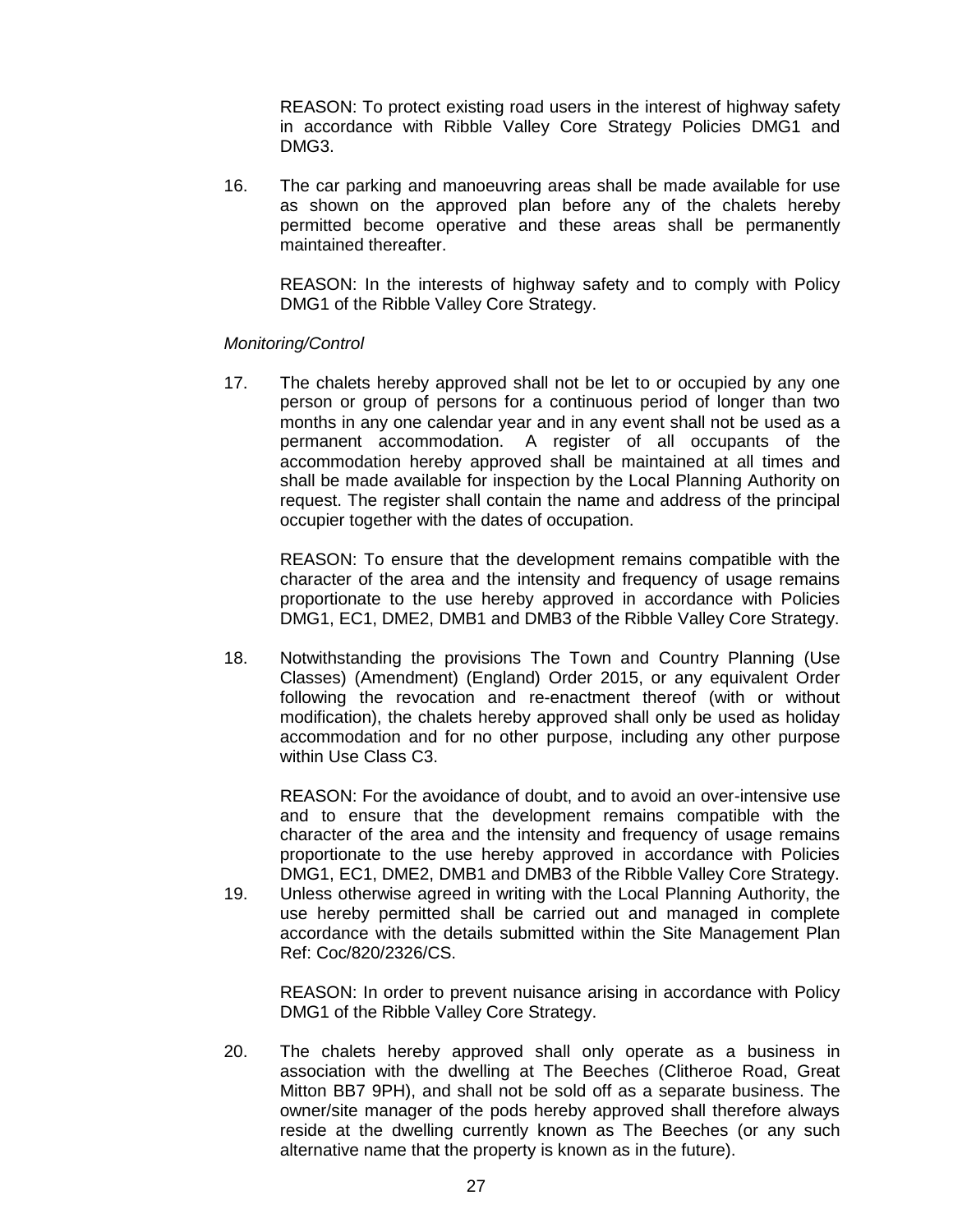REASON: For the avoidance of doubt and to ensure that the chalets do not have a detrimental impact upon residential amenity and to ensure effective management of the site in accordance with Policy DMG1.

## 2. APPLICATION REF: 3/2018/0090 GRID REF: 372656 436829

## DEVELOPMENT DESCRIPTION:

# CHANGE OF USE OF DOMESTIC GARAGE TO DOG GROOMING STUDIO AT 1 MOOR EDGE, WHALLEY

The Head of Planning Services reported on another letter of objection that had been received and amendments to two of the conditions regarding the operating times on a Saturday and the number of dogs per day.

APPROVED subject to the imposition of the following condition(s):

*Time*

1. The use hereby permitted shall discontinue and the garage be returned to its former use on or before 24th May 2019 unless in the meantime a further application has been submitted to and approved by the Local Planning Authority.

REASON: To allow the LPA to monitor the development - having regard to the particular circumstances and nature of the development to comply with DMG1 of the Ribble Valley Core Strategy.

## *Plan*

2. Unless explicitly required by condition within this consent, the development hereby permitted shall be carried out in complete accordance with the proposals as detailed on drawings:

Site Location Plan drawing no 1 Block Plan drawing no 2 Floor Plan drawing no 3

REASON: For the avoidance of doubt and to clarify which plans are relevant to the consent.

## *Highways/Amenity*

3 During hours of operation of the 2 car parking spaces as indicated on Site Plan Drawing no 2 shall be made available for use solely for customers of the use hereby approved.

REASON: to ensure that business does not impact on the present need for on street parking and to comply with Policy DMG1 of the Ribble Valley Core Strategy.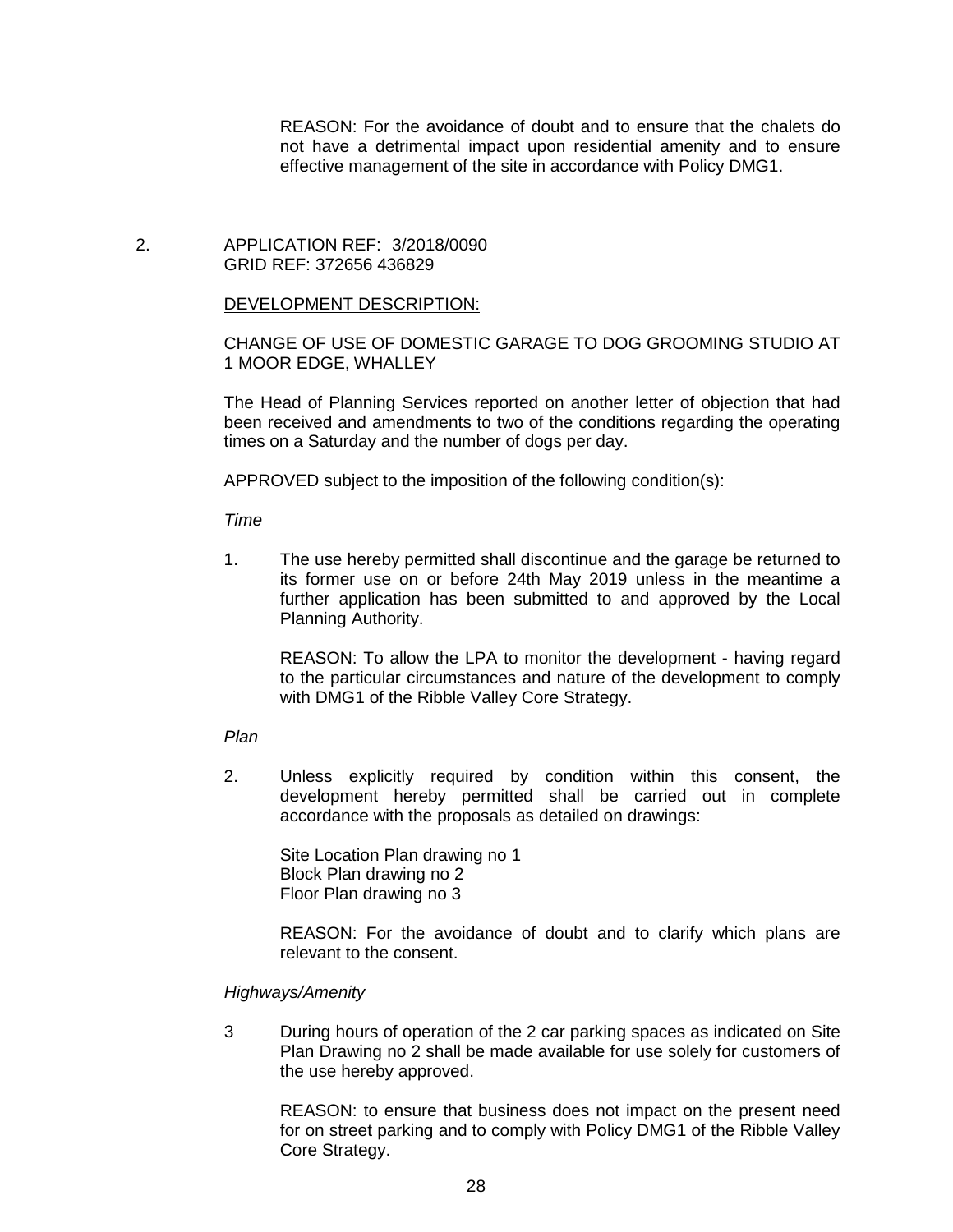## *Amenity*

4 There shall be no more than two dogs at any one time and no more than three dogs per day kept on the premises associated with the dog grooming use hereby approved and. no dogs shall be kept overnight associated with the use hereby approved.

REASON: In the interests of amenity having regard to the location of the site within a residential area, and to comply with policy DMG1 of the Ribble Valley Core Strategy

5 No business or functions associated with the use hereby approved shall being undertaken on site outside of the following hours.

09:00 – 18:00; Monday to Friday 09:00 – 13:00: Saturdays

The premises shall not be open at any time on Sundays/Bank or Public **Holidavs** 

REASON: To ensure the appropriate use of the site and to protect the amenities of the occupiers of properties in the locality and to comply with policy DMG1 of the Ribble Valley Core Strategy

6 All dogs on site associated with the dog grooming use hereby approved shall be kept inside the garage as indicated on drawing no 2 at all times apart from during access and egress to the garage. For the avoidance of doubt there shall be no external grooming of dogs within the curtilage of the property associated with the use hereby approved.

REASON: In the interests of amenity having regard to the location of the site within a residential area, and to comply with policy DMG1 of the Ribble Valley Core Strategy.

7. The use hereby permitted shall ensure for the personal benefit of Ms Kelly Murphy only.

REASON: For the avoidance of doubt and to safeguard residential and highway amenity and to comply with Policy DMG1 of the Ribble Valley Core Strategy.

(Mr Murphy spoke in favour of the above application.)

 3. APPLICATION REF: 3/2018/0093 GRID REF: SD 374294 441911

## DEVELOPMENT DESCRIPTION:

LOWER EXISTING SHOP FRONT WINDOW SILLS AND EXISTING FLOOR LEVEL TO PROVIDE A NEW LEVEL ACCESS DOOR TO THE EXISTING LADY CLITHEROE SHOP. CONVERSION OF EXISTING FIRST FLOOR OFFICE INTO ONE NEW RESIDENTIAL APARTMENT. DEMOLITION OF EXISTING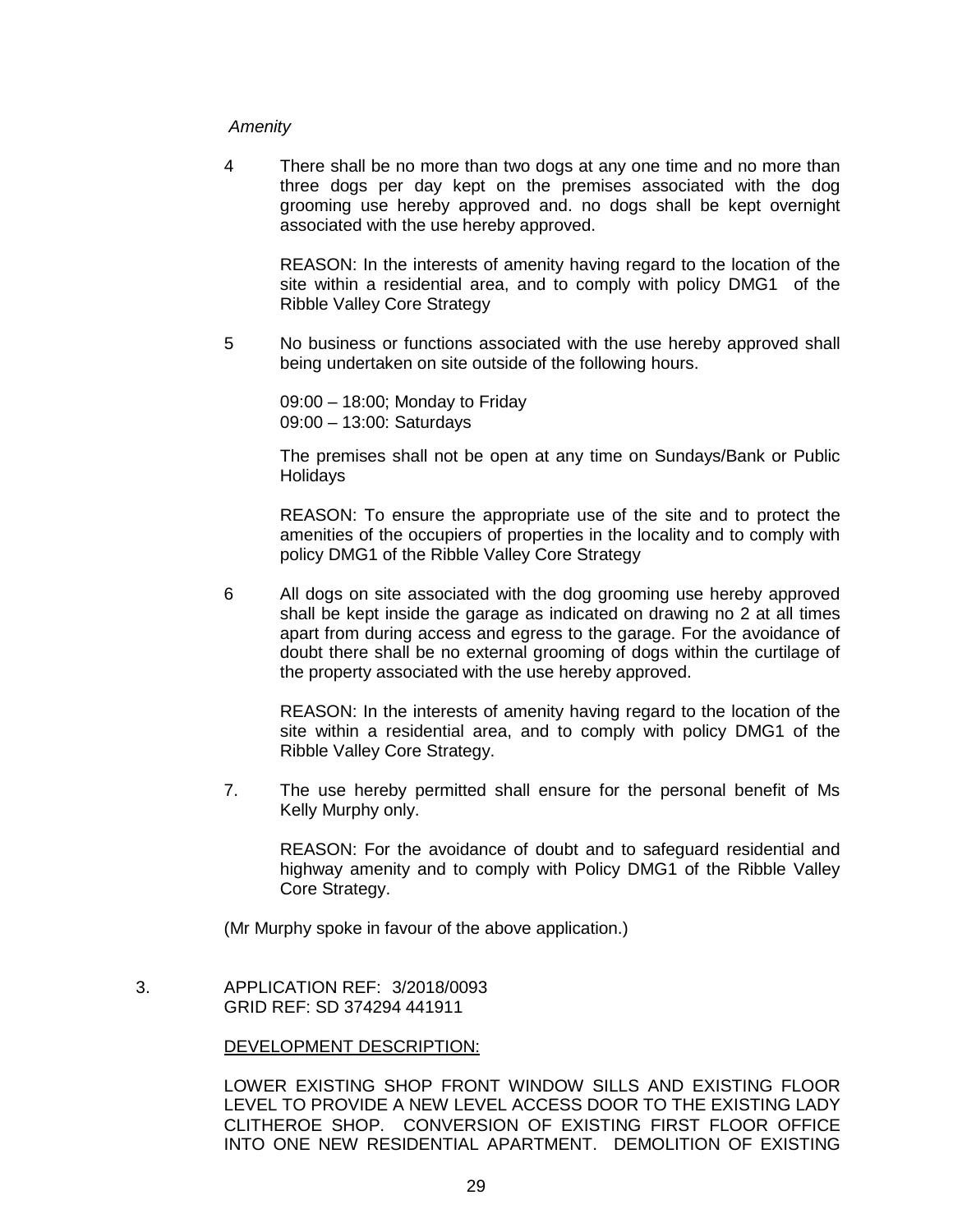SINGLE-STOREY EXTENSION TO THE LADY CLITHEROE SHOP AND REPLACEMENT WITH NEW THREE-STOREY EXTENSION TO INCLUDE ONE RETAIL UNIT AND TWO FURTHER APARTMENTS. 1A NEW MARKET STREET CLITHEROE BB7 2JW

APPROVED subject to the following conditions:

*Time*

1. The development must be begun no later than the expiration of three years beginning with the date of this permission.

REASON: Required to be imposed pursuant to Section 91 of the Town and Country Planning Act 1990 as amended by Section 51 of the Planning and Compulsory Purchase Act 2004.

## *Plan related*

2. Unless explicitly required by condition within this consent, the development hereby permitted shall be carried out in complete accordance with the proposals as detailed on drawings:

Proposed Site Plan Floor Plans and Elevations 5472-P01 Rev: B

REASON: For the avoidance of doubt and to clarify which plans are relevant to the consent.

### *Materials*

3. Precise specifications or samples of all external surfaces, including surfacing materials including details of the glazing, windows/door framing and details of the proposed shopfront(s) of the development hereby approved shall have been submitted to and approved by the Local Planning Authority before their use in the proposed development.

REASON: In order that the Local Planning Authority may ensure that the detailed design of the proposal is appropriate to the locality and to protect the character and appearance of the defined Conservation Area in accordance with Key Statement EN5 and Policies DMG1 and DME4 of the Ribble Valley Core Strategy.

## *Detailing*

4. Notwithstanding the submitted details, prior to the commencement of the development section details at a scale of not less than 1:20 of each elevation of the buildings/alterations hereby approved shall have been submitted to and approved by the Local Planning Authority.

For the avoidance of doubt the sections shall clearly detail all eaves, guttering/rain water goods, soffit/overhangs, window/door reveals and the proposed window/door framing profiles and materials including details of all shutters and balustrades/balconies. The development shall be carried out in strict accordance with the approved details.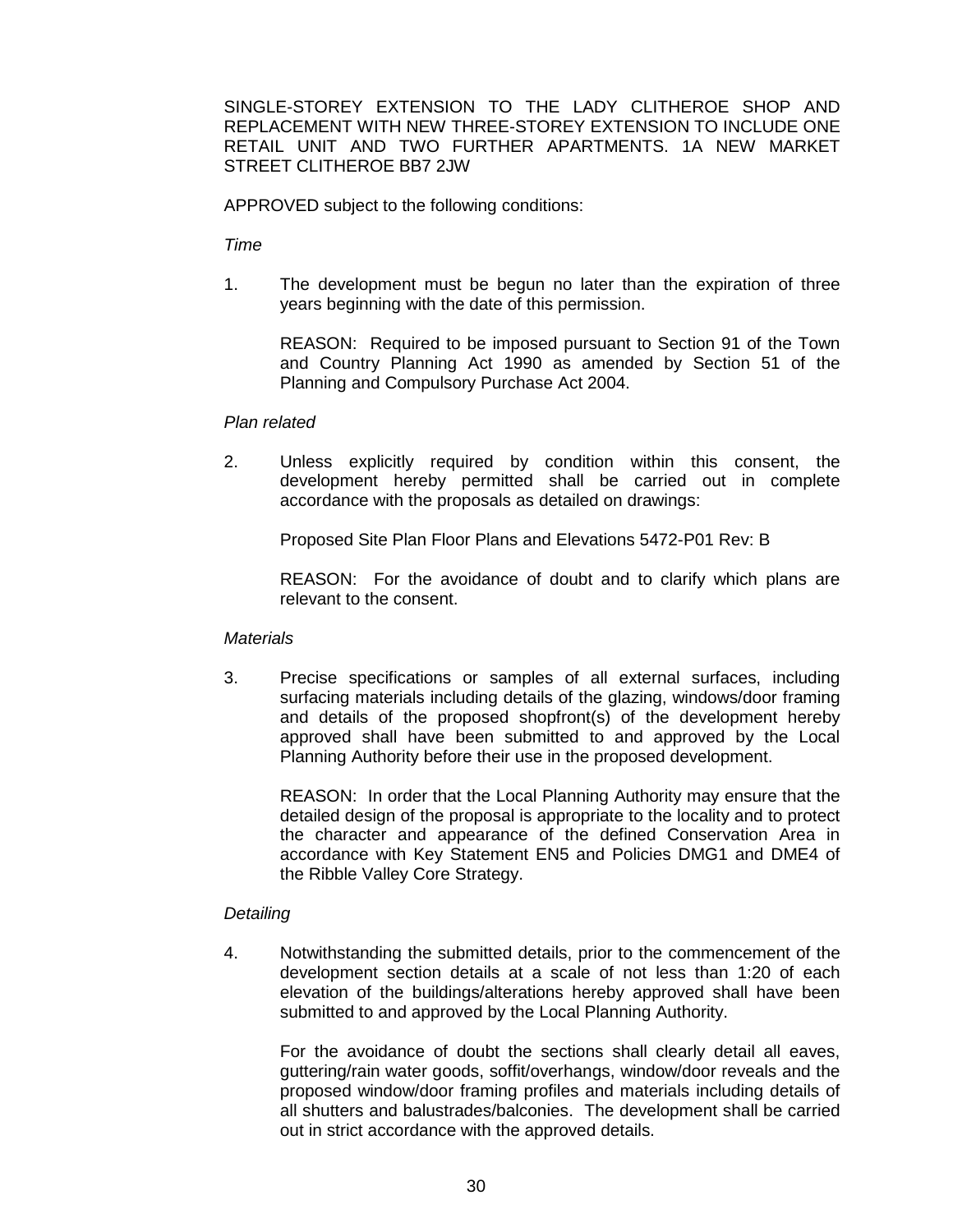REASON: In order that the Local Planning Authority may ensure that the detailed design of the proposal is appropriate to the locality and to protect the character and appearance of the defined Conservation Area in accordance with Key Statement EN5 and Policies DMG1 and DME4 of the Ribble Valley Core Strategy.

## *Highways*

5. Notwithstanding the submitted details, precise details of proposed refuse storage and cycle storage provision shall have been submitted to and approved by the Local Planning Authority prior to commencement of development. For the avoidance of doubt all proposed cycle storage shall be enclosed and lockable.

The development shall be carried out in strict accordance with the approved details. For the avoidance of doubt the approved details shall be made available for use prior to first occupation of the dwellings(s) hereby approved and prior to the A1 use hereby approved first becoming operative. The agreed details/provision shall be retained for use at all times thereafter.

REASON: In order that the Local Planning Authority may ensure that the development provides adequate provision for the storage of domestic/commercial waste and adequate provision that encourages the use of sustainable means of transport in accordance with Key Statement DMI1 and Policies DMG1 and DMG3 of the Ribble Valley Core Strategy.

6. No development shall take place until a Construction Method Statement for the relevant phase has been submitted to and approved in writing by the local planning authority. For the avoidance of doubt the submitted statement shall provide details of:

The location of parking of vehicles of site operatives and visitors The location for the loading and unloading of plant and materials The location of storage of plant and materials used in constructing the development

The locations of security hoarding Days and hours of operation for all construction works Contact details for the site manager

The approved statement shall be adhered to throughout the construction period of the development.

REASON: In the interests of protecting residential amenity from noise and disturbance and to ensure the safe operation of the Highway in accordance with Policies DMG1 and DMG3 of the Ribble Valley Core Strategy.

## *Use Classes*

7. Notwithstanding the provisions of the Town and Country Planning (Use Classes) Order 1987 (as amended or re-enacted) and the Town and Country Planning (General Permitted Development)(England) Order 2015 (as amended or re-enacted) and the Town and Country Planning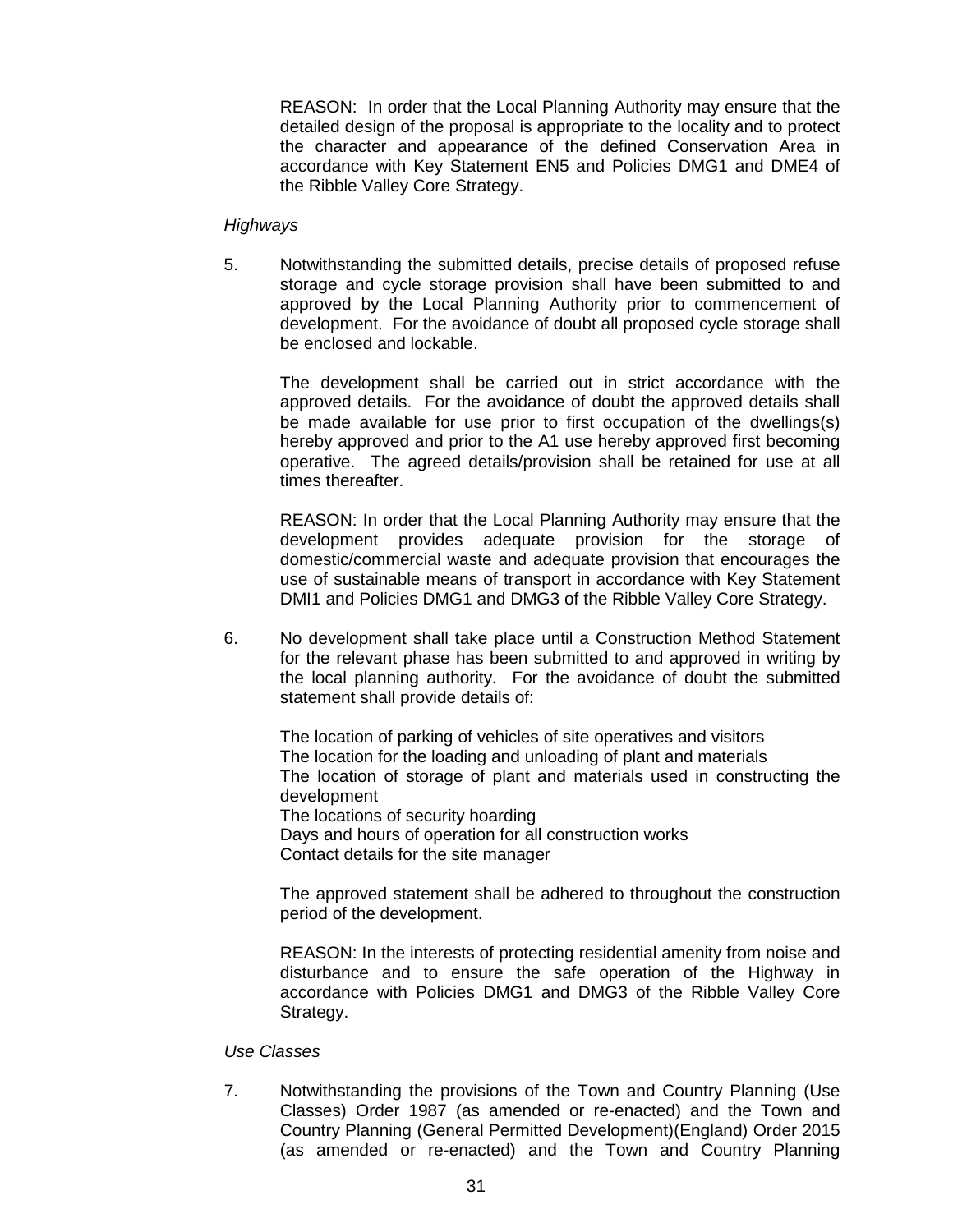(General Permitted Development) (England) (Amendment) Order 2016 (as amended or re-enacted) the area indicated as 'retail unit' on drawing 5472-P01 Rev: B shall only be used for the purposes of retail sales (A1) and for no other purpose, including any other purpose within Use Class  $A1$ .

REASON: For the avoidance of doubt and to ensure that the development remains compatible with the character of the area in accordance with Key Statement EN5 and Policies DMB1, DME4 and DMG1 of the Ribble Valley Core Strategy.

## *Amenity*

8. The A1 use hereby approved shall only be operated between the following hours:

09:00 to 17.30 Monday to Saturday

There shall be no business operated from the premises or site outside the stated operating hours including Sundays or Bank Holidays.

REASON: To comply with the terms of the application and in the interests of the amenities of nearby residents and the character of the locality as required by Key Statement EN5 and Policies DME4 and DMG1 of the Ribble Valley Core Strategy.

9. The windows as indicated as 'obscure glazing' on drawing 5472-P01 Rev: B shall be fitted with obscure glazing (which shall have an obscurity rating of not less than 4 on the Pilkington glass obscurity rating or equivalent scale) and shall be non-opening, unless the parts of the window which can be opened are more than 1.7 metres above the floor of the room in which the window is installed. The windows shall remain in that manner in perpetuity at all times unless otherwise agreed in writing by the Local Planning Authority.

REASON: To protect nearby residential amenity in accordance with Policy DMG1 of the Ribble Valley Core Strategy.

## *Archaeological*

10. No development, demolition or site preparation works shall take place until the applicant, or their agent or successors in title, has secured the implementation of a programme of archaeological investigation and recording. This must be carried out in accordance with a written scheme of investigation, which shall first have been submitted to and agreed in writing by the Local Planning Authority. It should be undertaken by an appropriately experienced and qualified professional archaeological contractor to the standards and guidance set out by the Chartered Institute for Archaeologists (CIfA).

REASON: To ensure and safeguard the recording and inspection of matters of archaeological/historical importance associated with the building in accordance with Key Statement EN5 and Policies DME4 and DMG1 of the Ribble Valley Core Strategy.

(Mr Mawdsley spoke in favour of the above application.)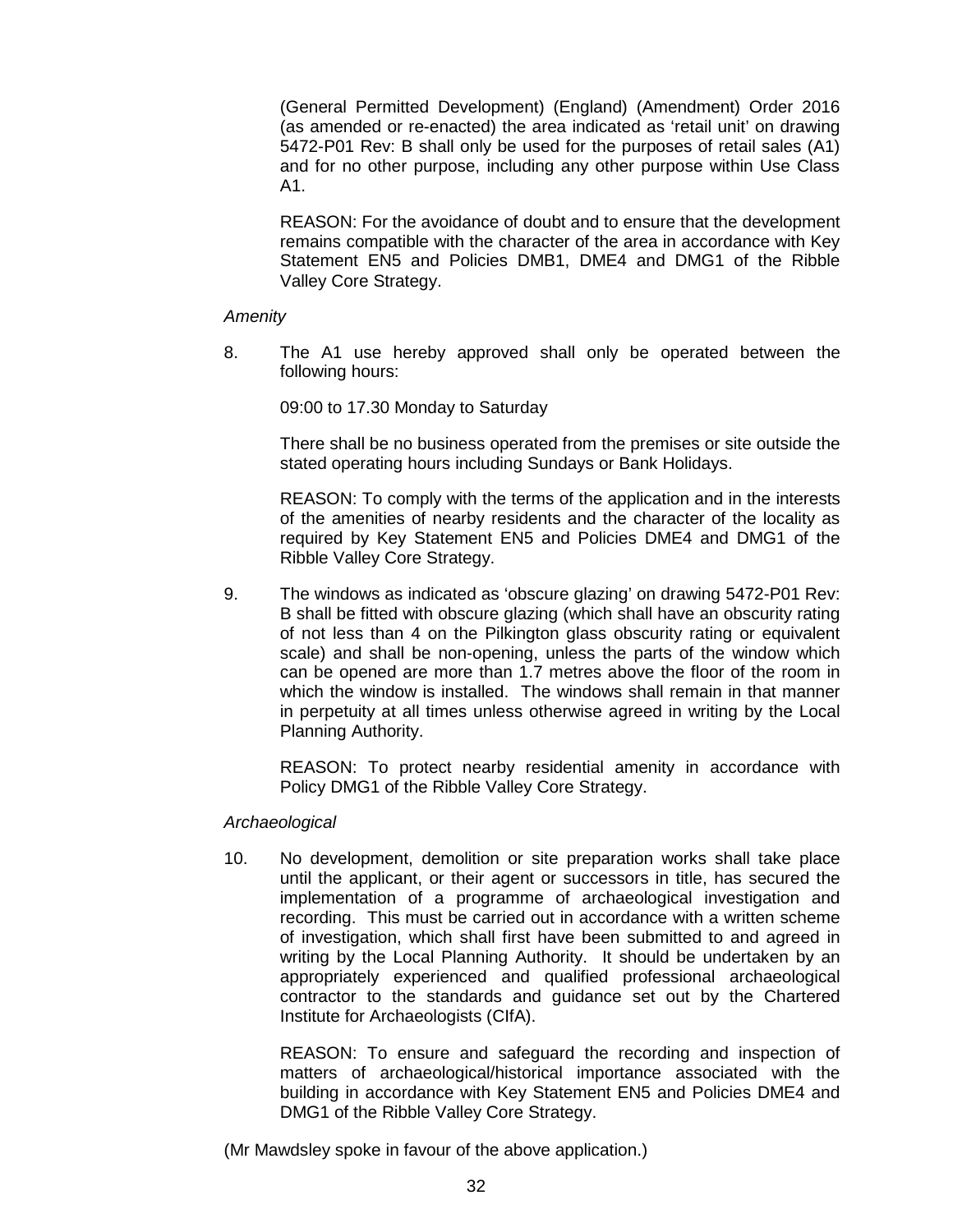4. APPLICATION REF: 3/2018/0106/P GRID REF: SD 377549 433255

# DEVELOPMENT DESCRIPTION:

INSTALLATION OF 25 CONTAINERISED BATTERY UNITS FOR THE STORAGE OF ELECTRICITY AND ANCILLARY INFRASTRUCTURE AT LAND AT BURNLEY ROAD, SIMONSTONE BB12 7ND

The Head of Planning Services reported upon an additional objection received and the fact that there were no objections from United Utilities.

DEFERRED AND DELEGATED to Head of Planning Services to seek further clarification.

(Mr Tunstall spoke against the above application.)

(Councillor Geldard declared an interest in the next item of business and left the meeting.)

 5. APPLICATION REF: 3/2018/0260 GRID REF: SD 373477 442943

DEVELOPMENT DESCRIPTION:

TEMPORARY PLANNING PERMISSION (24 MONTHS) FOR RETENTION OF A 15M X 12M ALUMINIUM FRAMED MARQUEE WITH PVC WALLS AND ROOF AND TWO ALUMINIUM FRAMED EXIT DOORS MADE WITH REINFORCED GLASS AT WADDOW HALL GUIDE CAMP, WADDOW HALL, WADDINGTON ROAD.

APPROVED subject to the imposition of the following condition(s):

*Time*

1. The marque building hereby approved, and any associated ancillary works and structures, shall be removed on or before 31 May 2020 unless a renewal of this planning permission has been granted by the Authority.

REASON: This temporary consent has been granted in consideration of specific circumstances and retention of the development on a permanent basis would be contrary to the provisions of Key Statement EN5 and Policies DMG1 and DME4 of the Core Strategy, along with national guidance contained within both the National Planning Policy Framework and the Planning (Listed Buildings and Conservation Areas) Act 1990.

*Plans*

2. Unless explicitly required by condition within this consent, the development hereby permitted shall be carried out in complete accordance with the proposals as detailed on drawings:

Location Plan (scale 1:1250) Proposed elevations (scale 1:100)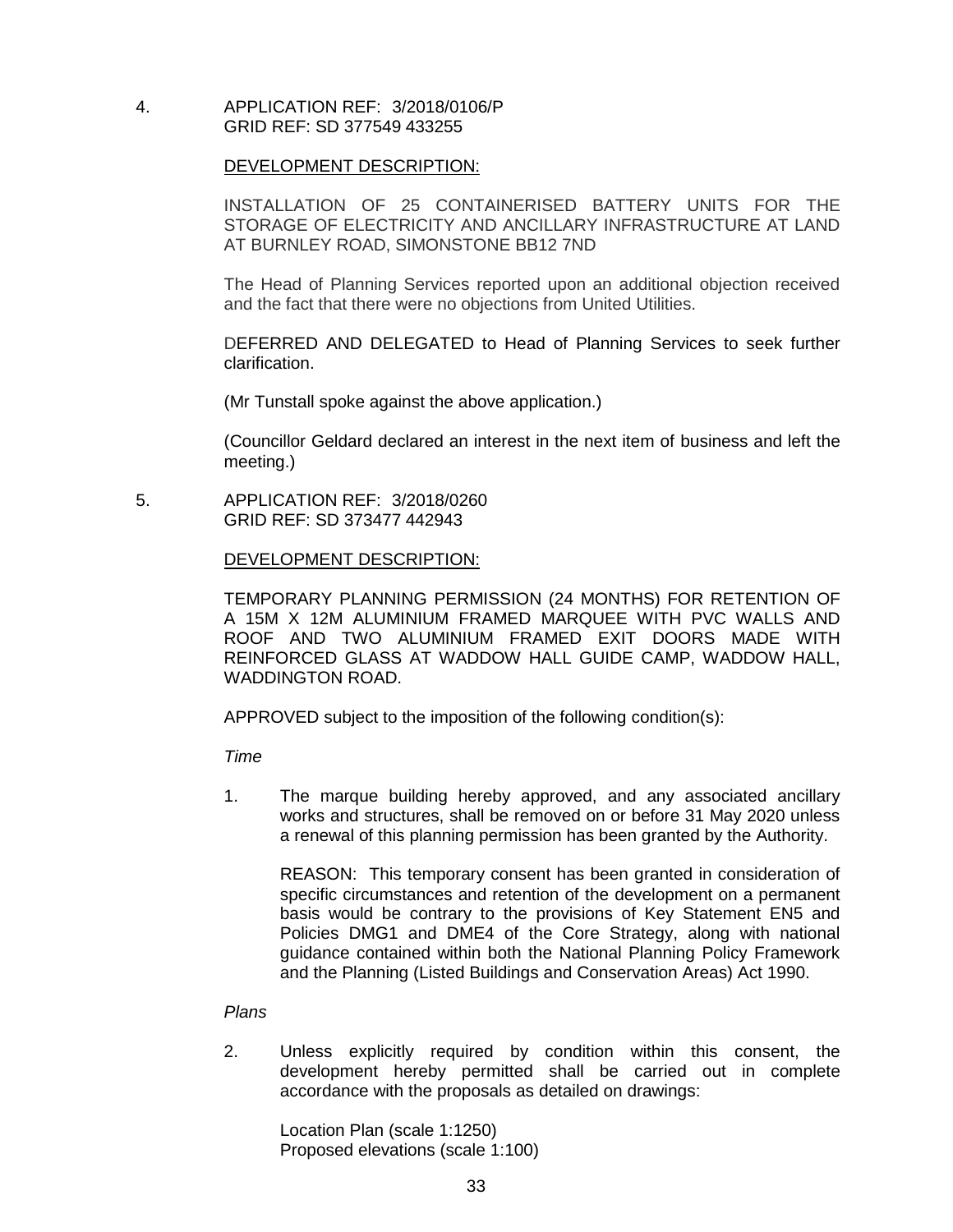REASON: For the avoidance of doubt and to clarify which plans are relevant to the consent

#### *Landscaping*

3. Within the three months prior to the marque being removed from the site, a landscaping scheme detailing the programme and timing of all remediation works to be undertaken shall be submitted for the written approval of the Local Planning Authority. The remediation works shall be carried out in strict accordance with the approved details unless otherwise agreed in writing by the Local Planning Authority.

REASON: As the consent sought is temporary in nature and to ensure that the site is returned to an acceptable condition in the interests of the visual amenities of the area in accordance with Key Statement EN5 and Policies DMG1 and DME4 of the Core Strategy.

#### *Amenity*

4. The marque hereby approved shall only be used between the hours of 08:30-23:00 on any day.

REASON: In order to prevent nuisance arising in accordance with Policy DMG1 of the Ribble Valley Core Strategy.

(Councillor Geldard returned to the meeting).

(Councillor Rogerson declared an interest in the next item of business and left the meeting).

 6. APPLICATION REF: 3/2017/1100 GRID REF: SD 361189 437903

#### DEVELOPMENT DESCRIPTION:

OUTLINE APPLICATION FOR UP TO 15 SELF-BUILD DWELLINGS (30% AFFORDABLE SELF-BUILD) INCLUDING ACCESS. LAND ADJACENT TO JOHN SMITH PLAYING FIELD, CHAIGLEY ROAD, LONGRIDGE, PR3 3TQ

REFUSED for the following reasons:

- 1. The proposal is considered contrary to Key Statements DS1, DS2 and Policies DMG2 and DMH3 of the Ribble Valley Core Strategy in that the approval would lead to the creation new residential dwellings in the defined open countryside, located outside of a defined settlement boundary, without sufficient justification, leading to the creation of an unsustainable pattern of development contrary to the core aims and objectives of the adopted Core Strategy and the NPPF presumption in favour of sustainable development.
- 2. It is considered that the approval of this application would lead to the creation of an anomalous, discordant and incongruous pattern and form of development that is poorly related to the existing settlement by virtue of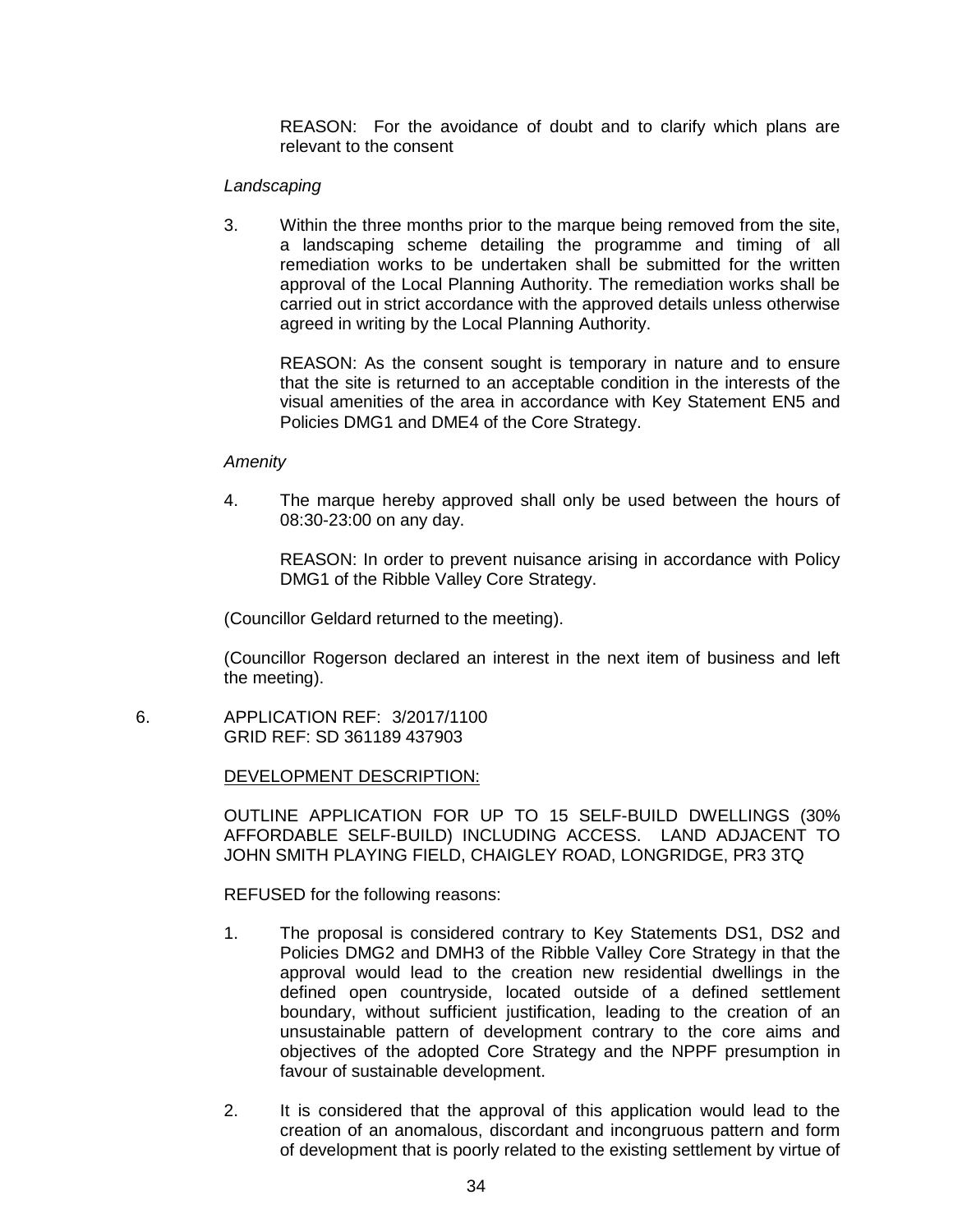a degree of visual separation, particularly at its northern extents, being of significant detriment to the character, appearance and visual amenities of the area and defined open countryside contrary to Policies DMG1 and DMG2 of the Ribble Valley Core Strategy.

3. The proposal is considered contrary to Policies DMG1 and DMG2 of the Ribble Valley Core Strategy insofar that it would result in the introduction of built form in a visually prominent location in the defined open countryside to a degree that cumulatively, would have a visual suburbanising effect upon the landscape. It is further considered that the significant degree of incursion and encroachment into the defined open countryside would result in the erosion of the sense of openness that defines the character of the area being of significant detriment to the character, appearance and visual amenities of the area and defined open countryside.

(Mr Hughes spoke in favour of the above application).

(Councillor Rogerson returned to the meeting).

 7. APPLICATION REF: 3/2017/1188 GRID REF: SD 374972 437491

DEVELOPMENT DESCRIPTION:

ERECTION OF ONE SELF-BUILD DWELLING AND ASSOCIATED WORKS AT WISWELL BROOK FARM, MOORSIDE LANE, WISWELL, BB7 9DB

REFUSED for the following reasons:

- 1. The proposal is considered contrary to Key Statements DS1, DS2 and Policies DMG2 and DMH3 of the Ribble Valley Core Strategy in that the granting of approval would lead to the creation of a new residential dwelling and/or associated residential curtilage being partially located in the defined open countryside, located outside of a defined settlement boundary, without sufficient or adequate justification.
- 2. The proposal would lead to the perpetuation of an unsustainable pattern of development in a Tier 2 location, without sufficient or adequate justification, that does not benefit from adequate walkable access to local services or facilities - placing further reliance on the private motor-vehicle contrary to the aims and objectives of Key Statement DMI2 and Policies DMG2 and DMG3 of the adopted Core Strategy and the National Planning Policy Framework presumption in favour of sustainable development.

(Mr Helliwell spoke in favour of the above application. Councillor Thompson was given permission to speak on the above application).

(Councillor Rogerson returned to the meeting.)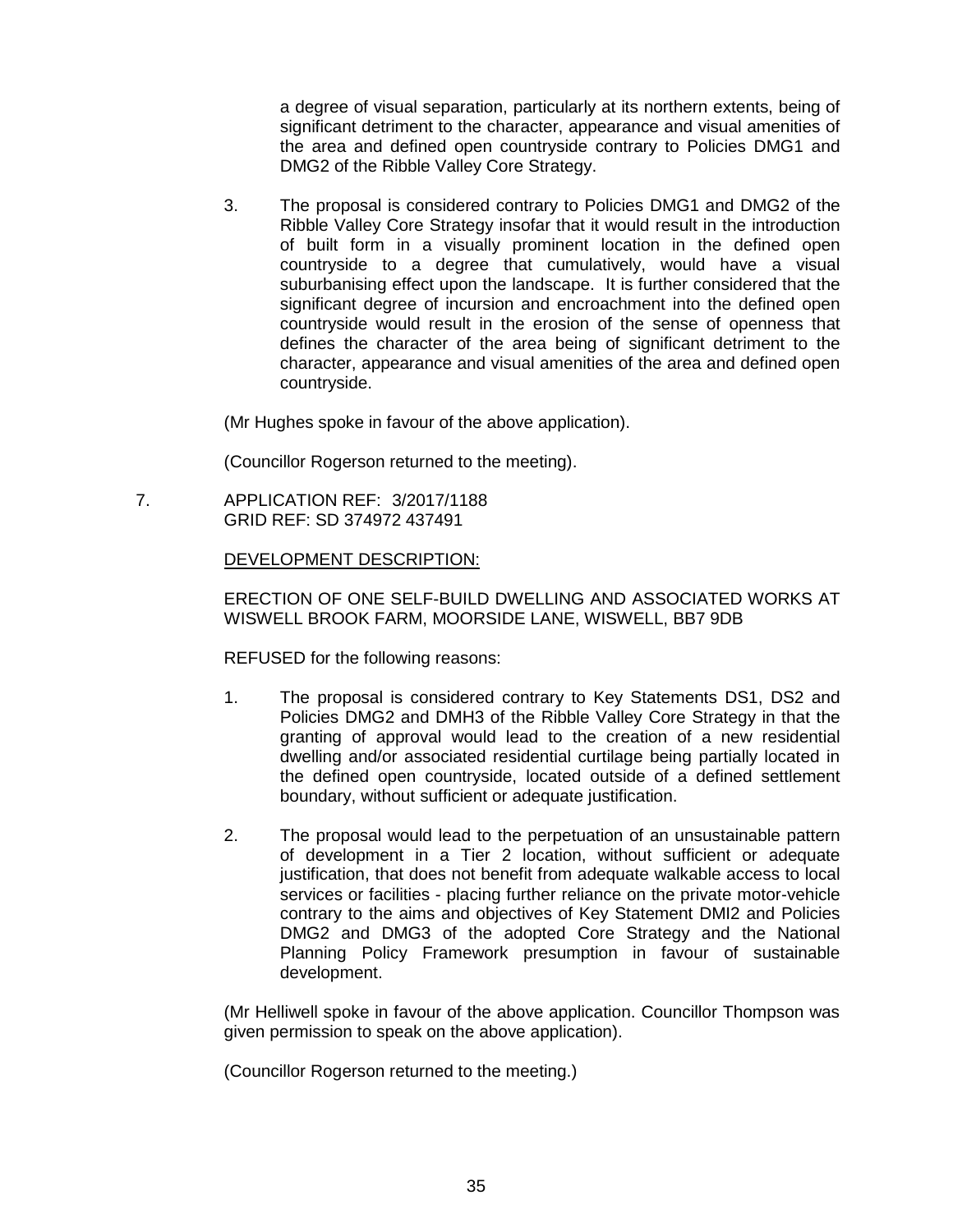# 29 SECTION 106 APPLICATIONS

| <b>Plan No</b> | Location                                  |                                    | Date to<br><b>Committee</b>    | <b>Number</b><br>of Dwellings                                                                                                                                                                                                                                                                                                      | <b>Progress</b>                                                        |                     |
|----------------|-------------------------------------------|------------------------------------|--------------------------------|------------------------------------------------------------------------------------------------------------------------------------------------------------------------------------------------------------------------------------------------------------------------------------------------------------------------------------|------------------------------------------------------------------------|---------------------|
| 3/2017/0433    | Land at Henthorn Road<br>Clitheroe        |                                    | 30/11/17                       | 24                                                                                                                                                                                                                                                                                                                                 | Out for Signatures                                                     |                     |
| <b>Plan No</b> | <b>Location</b>                           |                                    | Date to<br><b>Committee</b>    | <b>Time from</b><br><b>First Going to</b><br><b>Committee to</b><br><b>Decision</b>                                                                                                                                                                                                                                                | <b>Number</b><br><u>of</u><br><b>Dwellings</b>                         | <b>Progress</b>     |
| 3/2017/0573    | <b>Land off Union Street</b><br>Clitheroe |                                    | 26/10/17                       | 24 weeks                                                                                                                                                                                                                                                                                                                           | 36                                                                     | Decision<br>12/4/18 |
| 30             | APPLICATIONS WITHDRAWN                    |                                    |                                |                                                                                                                                                                                                                                                                                                                                    |                                                                        |                     |
|                | <b>Plan No</b><br>3/2017/1209             | <b>Proposal</b><br>balcony to rear | First floor extension over     | existing                                                                                                                                                                                                                                                                                                                           | Location<br><b>Beech Croft</b><br><b>Ribchester Road</b><br>Ribchester |                     |
|                | 3/2017/0361                               |                                    | into two residential dwellings | Conversion of an existing outbuilding                                                                                                                                                                                                                                                                                              | Outbuilding<br><b>House Alston Lane</b><br>Longridge                   | <b>Beech</b><br>at  |
|                | 3/2018/0038                               | fence at 2.8m                      |                                | Rebuilding east boundary wall owing to<br>tree damage. Reconstruction of new<br>wall to be on a new line with concrete<br>blocks and a sand cement rendered<br>face to match existing school perimeter<br>walls. The new wall to include welded<br>mesh security fencing on the top to<br>bring the overall height of the wall and | St James C of E School<br><b>Greenacre Street</b><br>Clitheroe         |                     |
|                | 3/2018/0068                               | Proposed<br>timber seating         | conversation                   | former<br>of<br>brewery building to 5 bedroom B&B<br>accommodation including replacement<br>and extension of roof including 5<br>multifuel stove flues, new permanent<br>timber canopy over existing timber<br>decking with new access path and                                                                                    | <b>Bashall Barn</b><br><b>Twitter Lane</b><br><b>Bashall Eaves</b>     |                     |
|                | 3/2018/0304                               |                                    | temporary works until 31/12/18 | Erection of temporary sales cabin, Land East of Chipping<br>temporary parking and associated                                                                                                                                                                                                                                       | Lane<br>Longridge                                                      |                     |
| 31             | <b>APPEALS UPDATE</b>                     |                                    |                                |                                                                                                                                                                                                                                                                                                                                    |                                                                        |                     |

## 31 APPEALS UPDATE

| <b>Application</b><br>No and | Date<br>Received/ | <b>Site Address</b>                | Type of<br>Appeal | Date of<br>Inquiry/Hearing | <b>Progress</b>      |
|------------------------------|-------------------|------------------------------------|-------------------|----------------------------|----------------------|
| reason for                   | <b>Appeal</b>     |                                    | <b>Procedure</b>  | if applicable              |                      |
| <u>appeal</u>                | <b>Start Date</b> |                                    |                   |                            |                      |
| Enforcement                  | 17/11/17          | Demesne Fm<br>Newsholme<br>Gisburn | Hearing           | 10/04/18                   | Awaiting<br>Decision |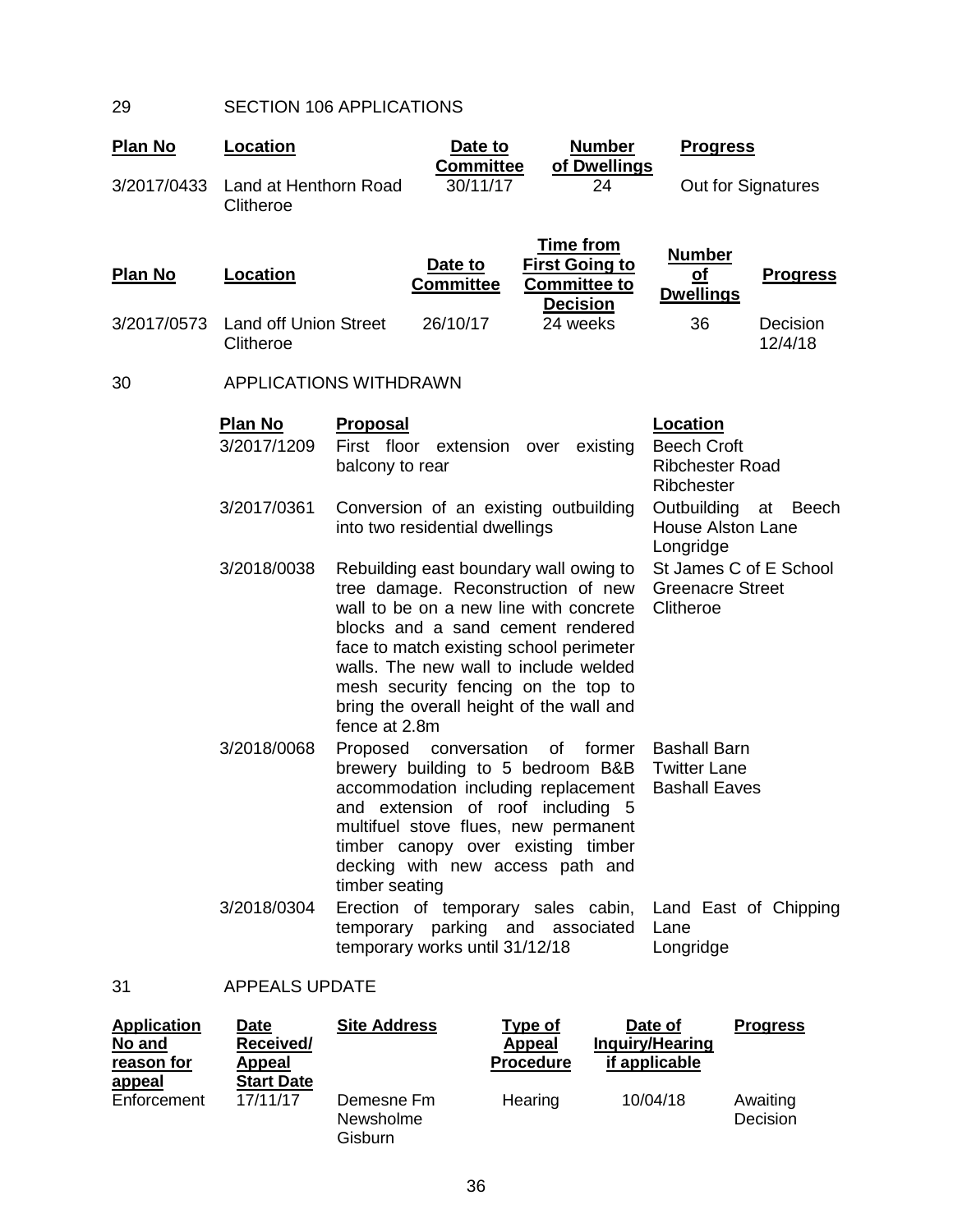| <b>Application</b><br><u>No and</u><br>reason for<br><b>appeal</b> | <b>Date</b><br><b>Received/</b><br><b>Appeal</b><br><b>Start Date</b> | <b>Site Address</b>                                                    | Type of<br><b>Appeal</b><br><b>Procedure</b> | Date of<br><b>Inquiry/Hearing</b><br>if applicable | <b>Progress</b>                                                                                    |
|--------------------------------------------------------------------|-----------------------------------------------------------------------|------------------------------------------------------------------------|----------------------------------------------|----------------------------------------------------|----------------------------------------------------------------------------------------------------|
| 3/2017/0441 R                                                      | 19/01/18                                                              | 19 Woodfield<br>View, Whalley                                          | <b>WR</b>                                    |                                                    | Awaiting<br>Decision                                                                               |
| 3/2016/1192 R                                                      | 16/11/17                                                              | <b>Hammond Ground</b><br><b>Whalley Road</b><br>Read                   | Inquiry<br>adjourned                         | 09/10/18                                           | <b>Bespoke</b><br>timetable<br>Updated<br>proofs of<br>inquiry to be<br>submitted by<br>11/09/2018 |
| 3/3016/1082 R                                                      | 30/11/2017                                                            | 74 Higher Rd<br>Longridge and<br>land to the rear                      | <b>WR</b>                                    | 17/04/18                                           | Awaiting<br>Decision                                                                               |
| 3/2017/0741 R                                                      | 27/02/18                                                              | 13 Glen Ave<br>Knowle Green                                            | HH                                           |                                                    | Appeal<br>Dismissed<br>04/04/18                                                                    |
| 3/2017/0675 R                                                      | 28/02/18                                                              | 46 Higher Rd<br>Longridge                                              | <b>WR</b>                                    |                                                    | Awaiting<br>Decision                                                                               |
| 3/2017/0593 R                                                      | 23/04/18                                                              | <b>Ivy Cottage</b><br><b>Chapel Lane</b><br><b>West Bradford</b>       | HH                                           |                                                    | Awaiting<br>Decision                                                                               |
| 3/2017/1139<br>Conditions<br>disputed                              | Awaiting<br>date<br>start<br>from PINS                                | <b>Sands Cottage</b><br><b>The Sands</b><br>Whalley                    | WR (to be<br>confirmed)                      |                                                    |                                                                                                    |
| 3/2018/0009 R                                                      | 24/04/18                                                              | Stables at<br>Stockbridge<br><b>Knowles Brow</b><br><b>Hurst Green</b> | WR (to be<br>confirmed)                      |                                                    | Statement<br>due 29/05/18                                                                          |
| 3/2017/1092 R                                                      | 27/03/18                                                              | Greenhouse Barn<br><b>Commons Lane</b><br><b>Balderstone</b>           | HH                                           |                                                    | Awaiting<br>Decision                                                                               |
| 3/2017/0857 R                                                      | Awaiting<br>start<br>date<br>from PINS                                | Lowood<br><b>Whins Lane</b><br>Read                                    | WR (to be<br>confirmed)                      |                                                    |                                                                                                    |
| 3/2018/0113<br>Conditions not<br>discharged                        | Awaiting<br>date<br>start<br>from PINS                                | 102 Lowergate<br>Clitheroe                                             | WR (to be<br>confirmed)                      |                                                    |                                                                                                    |
| 3/2018/0153 R                                                      | Awaiting<br>date<br>start<br>from PINS                                | 1 Highcliffe<br>Greaves<br>Grindleton                                  | WR (to be<br>confirmed)                      |                                                    |                                                                                                    |
| 3/2017/0815 R                                                      | No<br>start<br>date<br>from<br><b>PINS</b>                            | 20 Wellbrow Drive<br>Longridge                                         | HH                                           |                                                    | Confirmed as<br>out of time by<br>Inspectorate -<br>Appeal not                                     |

## 32 APPOINTMENT OF WORKING GROUPS 2018/2019

A report of the Chief Executive was submitted asking Committee to confirm arrangements for memberships for the working groups under the remit of this Committee. This included the Local Development Plan Working Group.

accepted

RESOLVED: That Committee approve the following working group along with its membership.